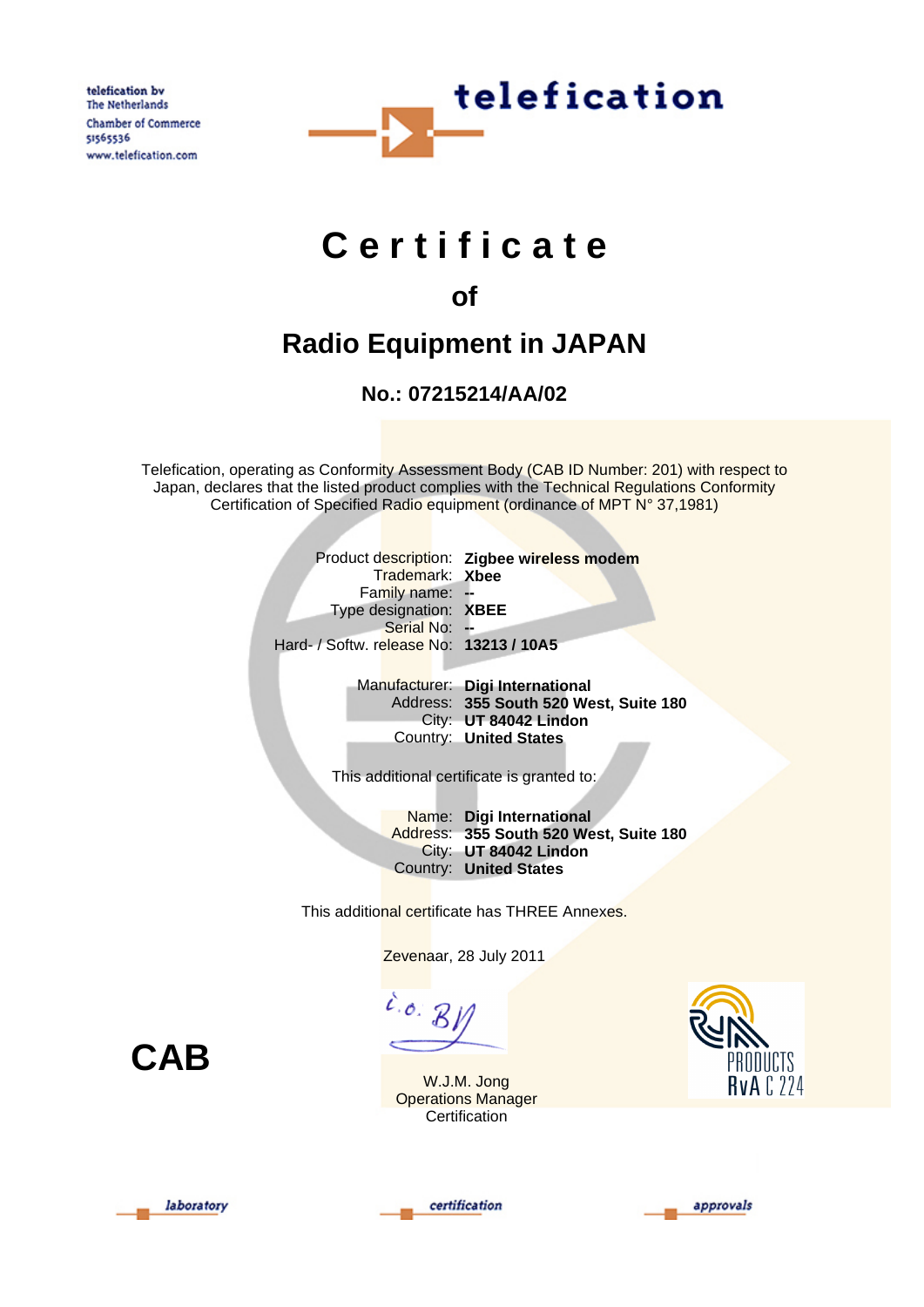

*Annex 1 to additional Certificate of Radio Equipment in Japan* 28 July 2011 *Number: 07215214/AA/02 Annex 1, Page 1 of 1*

- The validity of this additional Certificate is limited to products, which are equal to the one examined in the type-examination.
- When the manufacturer (or holder of this additional certificate) is placing the product on the Japanese market, the product must be affixed with the following Specified Radio Equipment marking:



#### **Remarks and observations**

*The following conditions are applicable:*

#### AA/02: added 1 antenna

Antennas for 802.15.4 / Zigbee:

- bec AN2400-37A19BX, Dipole antenna, max. gain of 2.48 dBi at 2.4 GHz
- bec R-AN2400-5701RS-Z, Dipole antenna, max. gain of 3.45 dBi at 2.4 GHz
- Fractus Reach Xtend UM\_FR05-S1-N-0-001\_v05, Ceramic Chip antenna, max. gain of -1.5 dBi at 2.4 GHz
- MaxStream Whip Antenna, 1/4 wave monopole, max. gain of 1.8 dBi at 2.4 GHz
- Nearson S131CL-L-xMM-2450S, 1/2 wave dipole, max. gain of 2 dBi at 2.4 GHz
- pulse W1030, Dipole antenna, max. gain of 2.0 dBi at 2.4 GHz
- pulse W1049B050, Dipole antenna, max. gain of 2.0 dBi at 2.4 GHz
- Xbee 29000430, PCB antenna, max. gain of -0.5 dBi at 2.4 GHz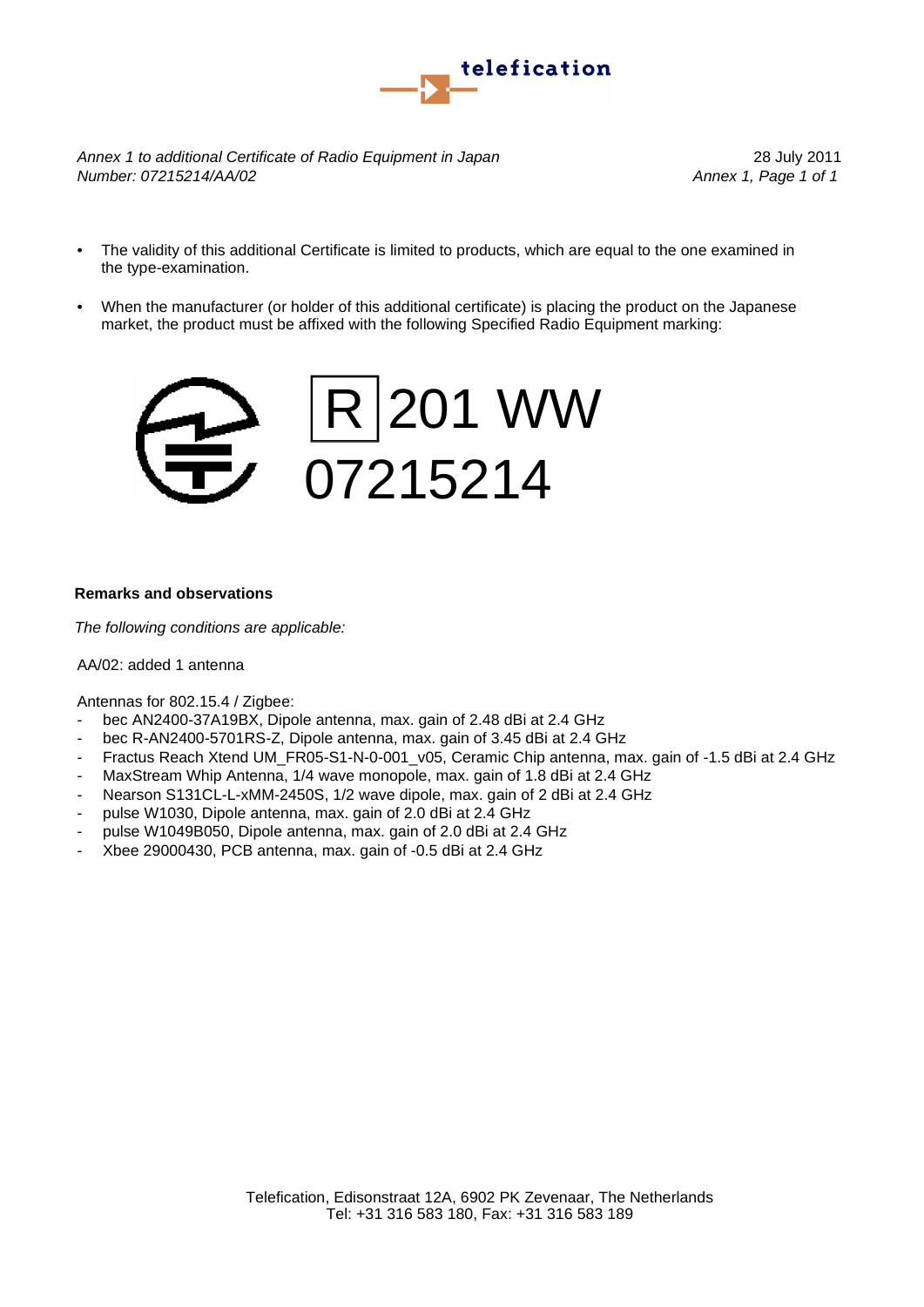

*Annex 2 to additional Certificate of Radio Equipment in Japan* 28 July 2011 *Number: 07215214/AA/02 Annex 2, Page 1 of 2*

#### **Documentation lodged for this type-examination**

*Test Reports:*

- MiCOM Labs: Digi03-C2 Rev B, 26 July 2011

#### *Product Documentation:*

- Assembly drawings
- Bill of materials
- Block diagram
- Electric diagrams
- Antenna specifications
- Photos
- User manual

#### **Technical Standards and Specifications**

*The product shows no non-compliances with:*

(including amendments) Equipment Radio Regulations 2008

Chapter I, General Provisions Chapter II, Transmitting Equipment Chapter III, Receiving Equipment Chapter IV, section 4.17 article 49.20

Radio equipment specified in Item (19) of article 2, paragraph 1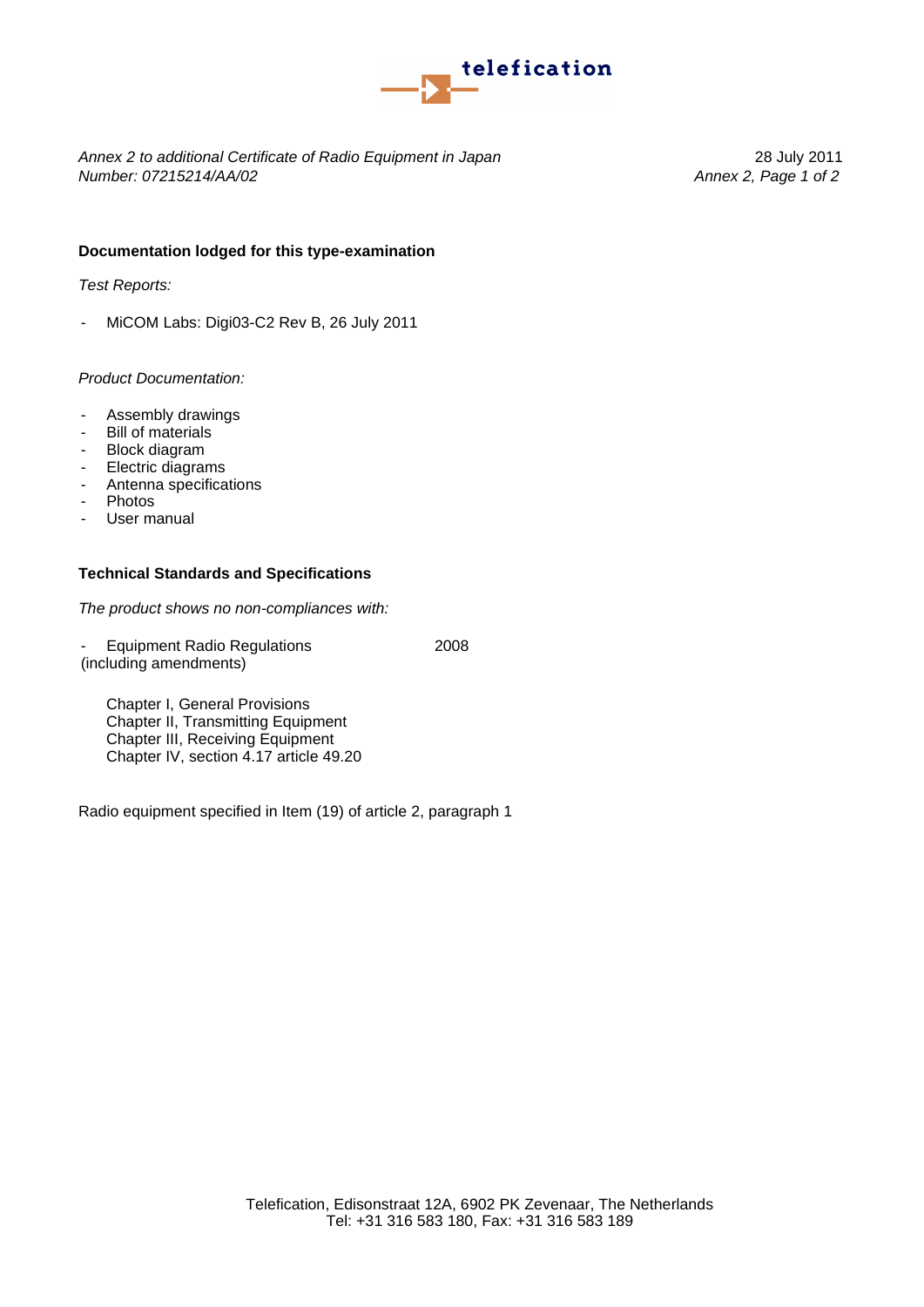

*Annex 2 to additional Certificate of Radio Equipment in Japan* 28 July 2011 *Number: 07215214/AA/02 Annex 2, Page 2 of 2*

#### **Technical features and characteristics**

*The product includes the following features and characteristics:*

802.15.4 / Zigbee:

- Operating frequency range: 2405 2480 MHz (16 Channels)
- Operating frequency band: 2400-2483.5 MHz
- ITU designation: 2M93G1D
- Maximum output power: 0.7 mW/MHz average (rated)
- Maximum antenna gain: 3.45 dBi
- Modulation method(s): O-QPSK